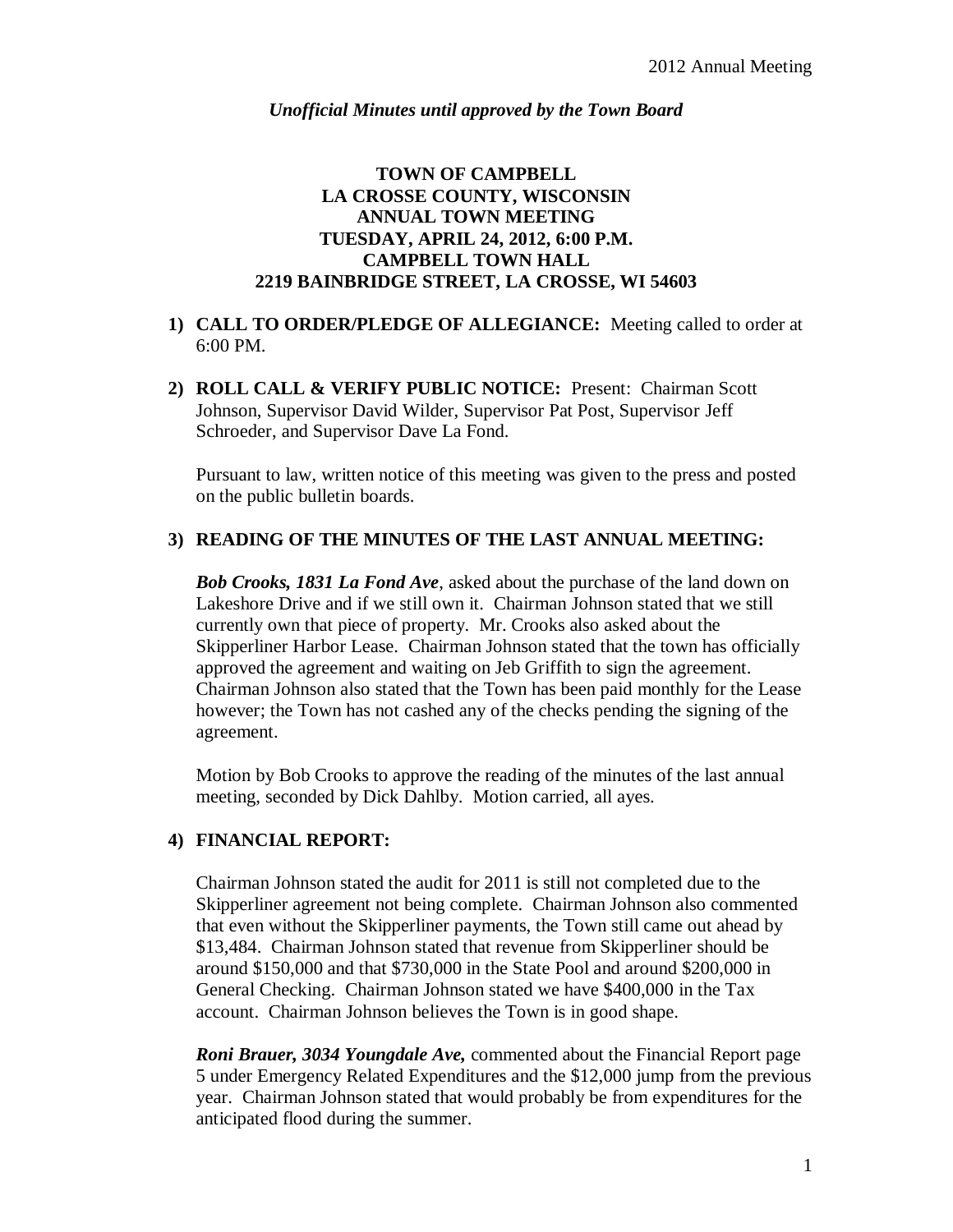# **5) UTILITY REPORT:**

Former Supervisor Wolfert reported on the Utility Operations for 2011. Bob Wolfert reported that in 2011, the Town was in the final stages of phase one station upgrades, part of a long term plan developed in Bobs first term. Bob Wolfert stated the primary objectives was improving safety for the maintenance crew, updating the aging equipment, and standardizing the equipment for training and replacement. Bob Wolfert stated that the Town's Utility Budget was as expected. Former Supervisor Wolfert thanked the Campbell voters, maintenance crew, office staff, volunteer organizations, Davy Engineering and fellow board members for the last 8 years.

# **6) HEALTH, EDUCATION & WELFARE:**

Supervisor Post gave the report for health, education, and welfare. Supervisor Post stated that we are presently in our  $3<sup>rd</sup>$  year of a 5 year contract with Richard's Sanitation. Supervisor Post also mentioned that the Town has signed our yearly recycling brochure agreement with Onalaska and other surrounding municipalities. Supervisor Post mentioned that the yard waste site seems to be going well and have not received any complaints.

Supervisor Post mentioned that this is the year that county zoning has changed some of their ordinances and the Town has the option now until 1/19/2013 to opt out of county zoning if so chose.

Supervisor Post mentioned again that the Boundary Agreement with the City of La Crosse will be up in 2025 and hopes that the Community will assist the Board with things necessary to make Town of Campbell independent.

Supervisor Post mentioned that she plans on staying with the same Insurance Carrier with the year to come. She mentioned that after review, there would be no benefit in changing carriers at this time.

Chairman Johnson commented on the way the area services the trash in the City of La Crosse and Onalaska. Chairman Johnson hopes the citizens of Campbell stay independent with our trash services as it may still be cheaper.

# **7) STREETS & ROADS:**

Supervisor La Fond gave the 2011 Annual Streets and Roads Report. Supervisor La Fond stated that he would like to thank all those who were involved in preparation of the flood in 2011.

Supervisor La Fond stated that last summer was business as usual with mowing, chipping and street repair. Scott Construction did some crack filling which will be completed this spring. Supervisor La Fond also stated that the Town will again be accepting bids for more street projects this summer.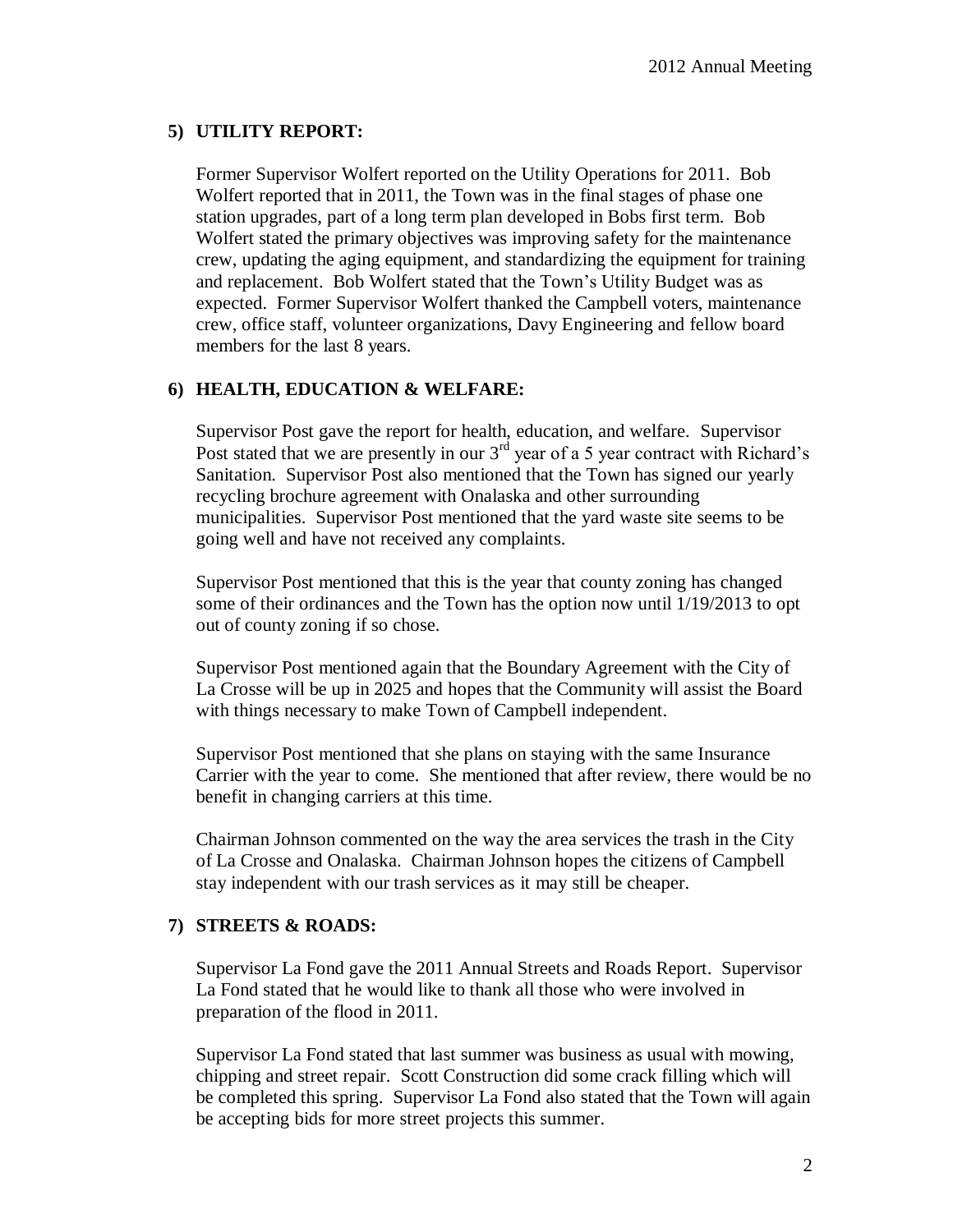Supervisor La Fond mentioned that we traded in our old John Deere Tractor for a new model 3220. Supervisor La Fond stated that we signed into a two year lease and that John Deere dealer virtually financing for the Town.

Supervisor La Fond thanked everyone for their support this last year and would like to get even more unity this coming year.

*Dick Dahlby, 501 Olivet*, commented on the sand bags down behind Kwik Trip. Mr. Dahlby stated that he has received numerous complaints about the sand bags. Supervisor Post stated that she has sent a letter to the property owner and did not get a real good response. Supervisor Posts concerned that this may be a health concern due to containments' being trapped in the bags.

### **8) RECREATION DEPARTMENT:**

Supervisor Wilder gave the 2011 Park & Recreation Report. Supervisor Wilder stated that repairs and improvements were made to Town Parks and the Community Center in 2011.

Supervisor Wilder stated that the Children's Summer Recreation Programs continue to be organized through the YMCA. The 2011 Summer Recreation Programs were held June 13 thru August 4, 2011.

Supervisor Wilder would like to thank the Town Maintenance and office personnel for their help and assistance this past year.

### **9) POLICE DEPARTMENT:**

Chief Tim Kelemen was unable to attend for the reading of the Police Departments annual report.

Bob Crooks asked if there could be Police presence between 7-8:30AM and 3:30- 4:45PM on Hinkley Road. Chairman Johnson stated that we will first attempt to have the Police move the speed machine over to Hinkley Road.

Comment was made for a sign on the corner of Olivet and Sharon stating a dead end. Chairman Johnson asked Steve Pintz to put up a sign; Mr. Pintz said he would get on it.

#### **10) FIRE DEPARTMENT:**

Fire Chief Nate Melby summarized the 2011 Fire Department Report. Chief Melby's report indicated the department's emphasis on training and equipment maintenance. The Department has also received grants to assist with the protective gear and needed equipment.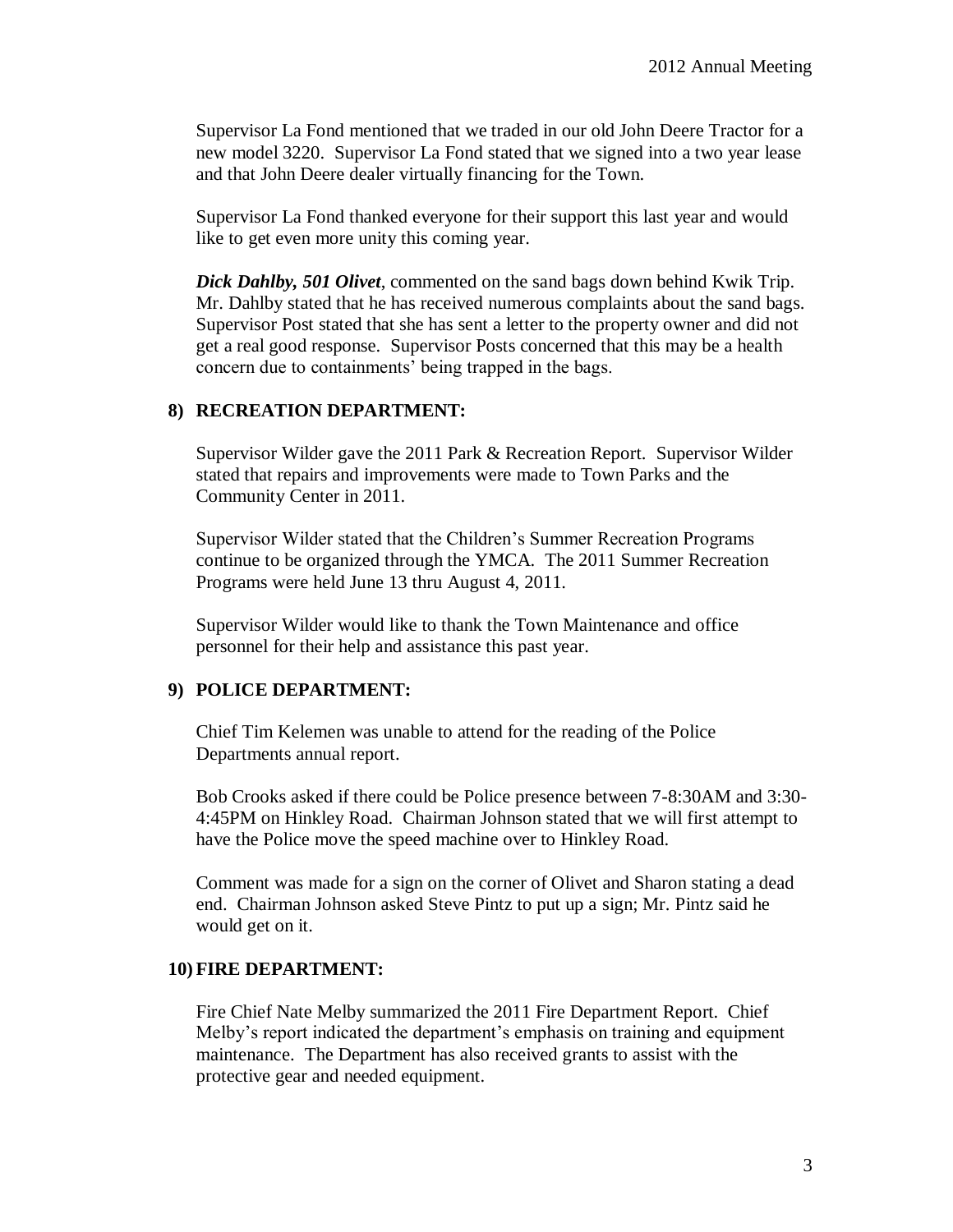Supervisor Wilder asked Chief Melby to comment on the Fire Muster scheduled for this summer. Chief Melby stated that Saturday June 17, 2012 would be the Town of Campbell's first annual Fire Muster which is a traditional fire fighting competition dating back to the 1800's. The event will be held at Plainview Park. Chief Melby also hopes to incorporate a fire truck and car show with the event.

Supervisor Post commented about the week prior tornado alerts and if we were involved in them. Chief Melby stated that we were not and only a warning would you receive notification of said alert. And since the tornado alert was only a drill we would not have been notified.

#### **11) FIRST RESPONDERS:**

Deb Kendhammer was unable to attend for the reading of the First Responders annual report. Fire Chief Melby read her written report summarizing the First Responders activities in 2011.

Chief Melby added comments from Deb Kendhammer regarding a thank you for the Town of Campbell in the purchase of property on Lakeshore Drive; adding that the additional space will be greatly appreciated.

Chief Melby mentioned that on April  $5<sup>th</sup>$ , the Campbell Fire Department and Campbell First Responders meet to discuss possible combination of both departments. A vote was taken and unanimously decided to join both departments.

#### **12) EMERGENCY MANAGEMENT:**

Gary Simenson was unable to attend for the reading of the Emergency Management annual report. Fire Chief Melby read his written report summarizing the Emergency Management activities in 2011.

There were no questions.

#### **13) POLICE, FIRE, & PERSONNEL:**

Mitchell Brohmer was unable to attend for the reading of the Police, Fire, & Personnel annual report. Chairman Johnson stated that some of the by-laws need to be looked at and probably redone sometime this year.

#### **14) OLD BUSINESS:**

There was no old business.